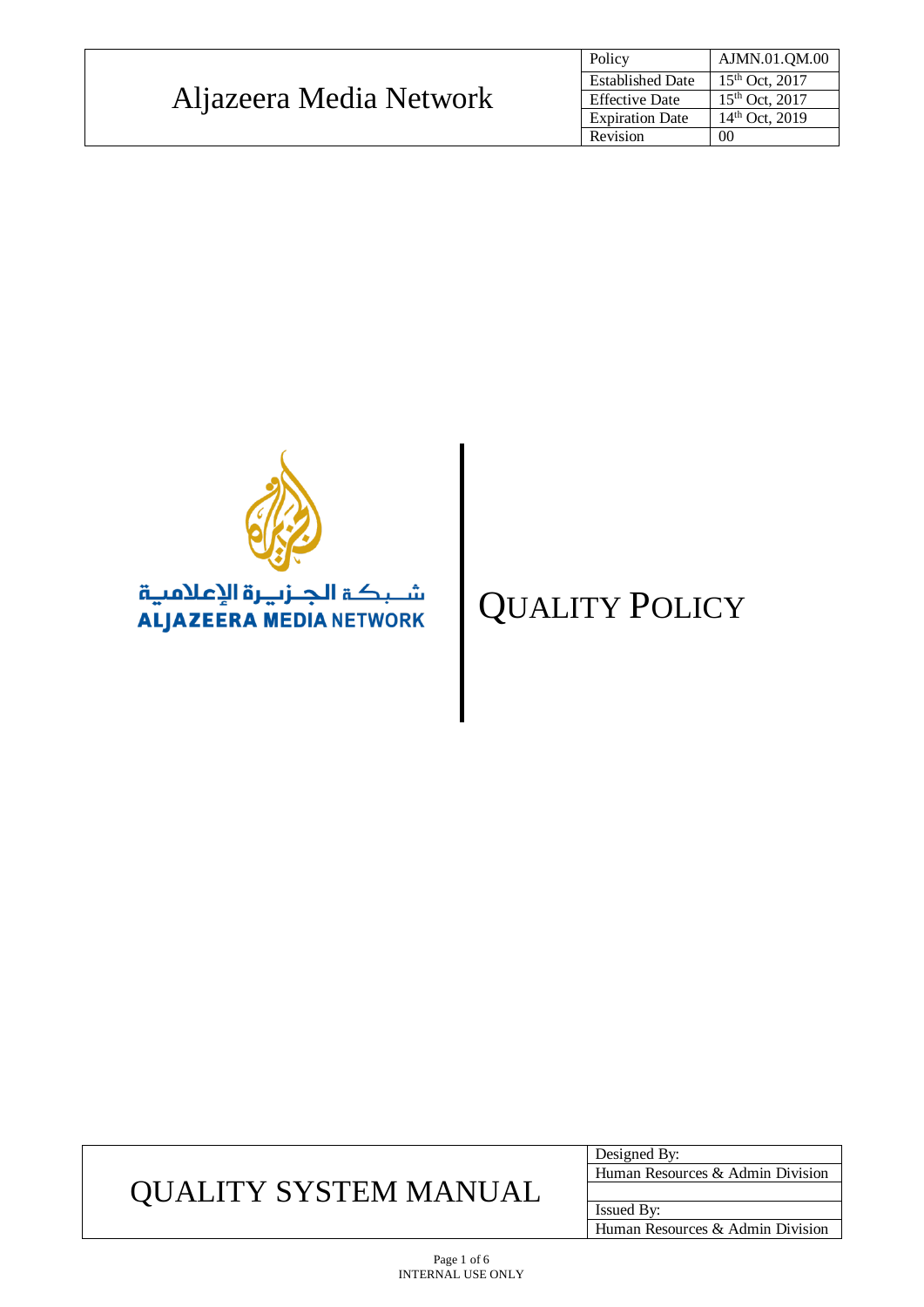| Aljazeera Media Network | AJMN.01.QM.00<br>Policy                        |
|-------------------------|------------------------------------------------|
|                         | $15^{th}$ Oct, 2017<br><b>Established Date</b> |
|                         | $15^{th}$ Oct, 2017<br><b>Effective Date</b>   |
|                         | $14th$ Oct, 2019<br><b>Expiration Date</b>     |
|                         | 00<br>Revision                                 |

### <span id="page-1-0"></span>1. Table of Contents

| 2.         |  |
|------------|--|
| 3.         |  |
| <b>3.1</b> |  |
| 3.2        |  |
| 3.3        |  |
| 3.4        |  |
| 4.         |  |
| 5.         |  |
| 6.         |  |
| 7.         |  |
| 7.1        |  |
| 7.2        |  |
| 7.3        |  |
| 7.4        |  |
| 8.         |  |
| 9.         |  |
| 10.        |  |
| 11.        |  |

# **QUALITY SYSTEM MANUAL**

| Designed By:                     |  |
|----------------------------------|--|
| Human Resources & Admin Division |  |
|                                  |  |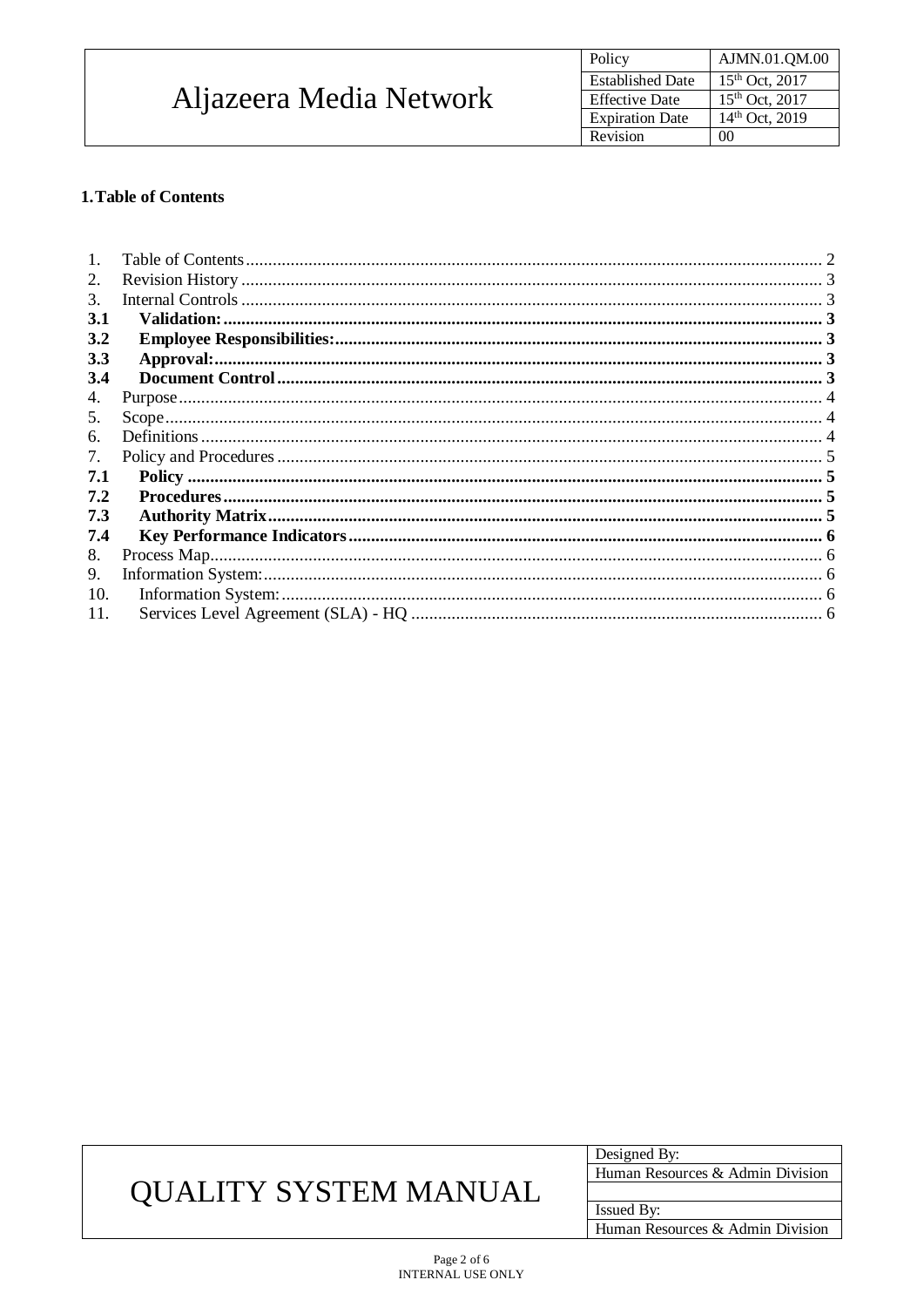|                         | Policy                  | AJMN.01.QM.00       |
|-------------------------|-------------------------|---------------------|
|                         | <b>Established Date</b> | $15^{th}$ Oct, 2017 |
| Aljazeera Media Network | <b>Effective Date</b>   | $15th$ Oct. 2017    |
|                         | <b>Expiration Date</b>  | $14th$ Oct, 2019    |
|                         | Revision                | 00                  |

### <span id="page-2-0"></span>**2.Revision History**

| Revision<br>No. | <b>Established</b><br><b>Date</b> | <b>Amendment Description</b> | <b>Effective</b><br>Date | <b>Prepared by</b> |
|-----------------|-----------------------------------|------------------------------|--------------------------|--------------------|
| $00\,$          | $.5th$ Oct<br>2017                | <b>First Issue</b>           |                          |                    |

### <span id="page-2-2"></span><span id="page-2-1"></span>**3.Internal Controls**

### **3.1 Validation:**

To assure Management and External agencies confidence in the organization's policies and practices, AJMN's Internal Audit Directorate may verify, without notice, compliance with this policy. The Human Resource & Administration Division will revalidate this policy annually to ensure that it continues to serve the intended purpose.

### <span id="page-2-3"></span>**3.2 Employee Responsibilities:**

<span id="page-2-4"></span>All employees are required to observe the AJMN's policies and procedures.

### **3.3 Approval:**

Any amendments to this Policy require the following signatures:

| <b>Authority</b>                              | <b>Signature</b> | <b>Date</b> |
|-----------------------------------------------|------------------|-------------|
| Approved by:                                  |                  |             |
| Director General                              |                  |             |
| <b>Reviewed and Validated by:</b>             |                  |             |
| Executive Director of Legal & General Counsel |                  |             |

Executive Director, HR and Admin.

### <span id="page-2-5"></span>**3.4 Document Control**

This Policy has been reviewed by the Document Control team. It complies with the requirements of procedure AJMN.01.PP.00 and is considered ready for issue.

The electronic copy of this Policy will be considered the original for purposes of revision and distribution.

No controlled hard copies of this Policy will be distributed.

A single hard copy ( execution version) will contain the required signatures of authorized signatories (**Authority Signatures**) and will be held by the Human Resources/Organization Development departments.

| Human Resources & Admin Division |
|----------------------------------|
|                                  |
|                                  |
|                                  |
| Human Resources & Admin Division |
|                                  |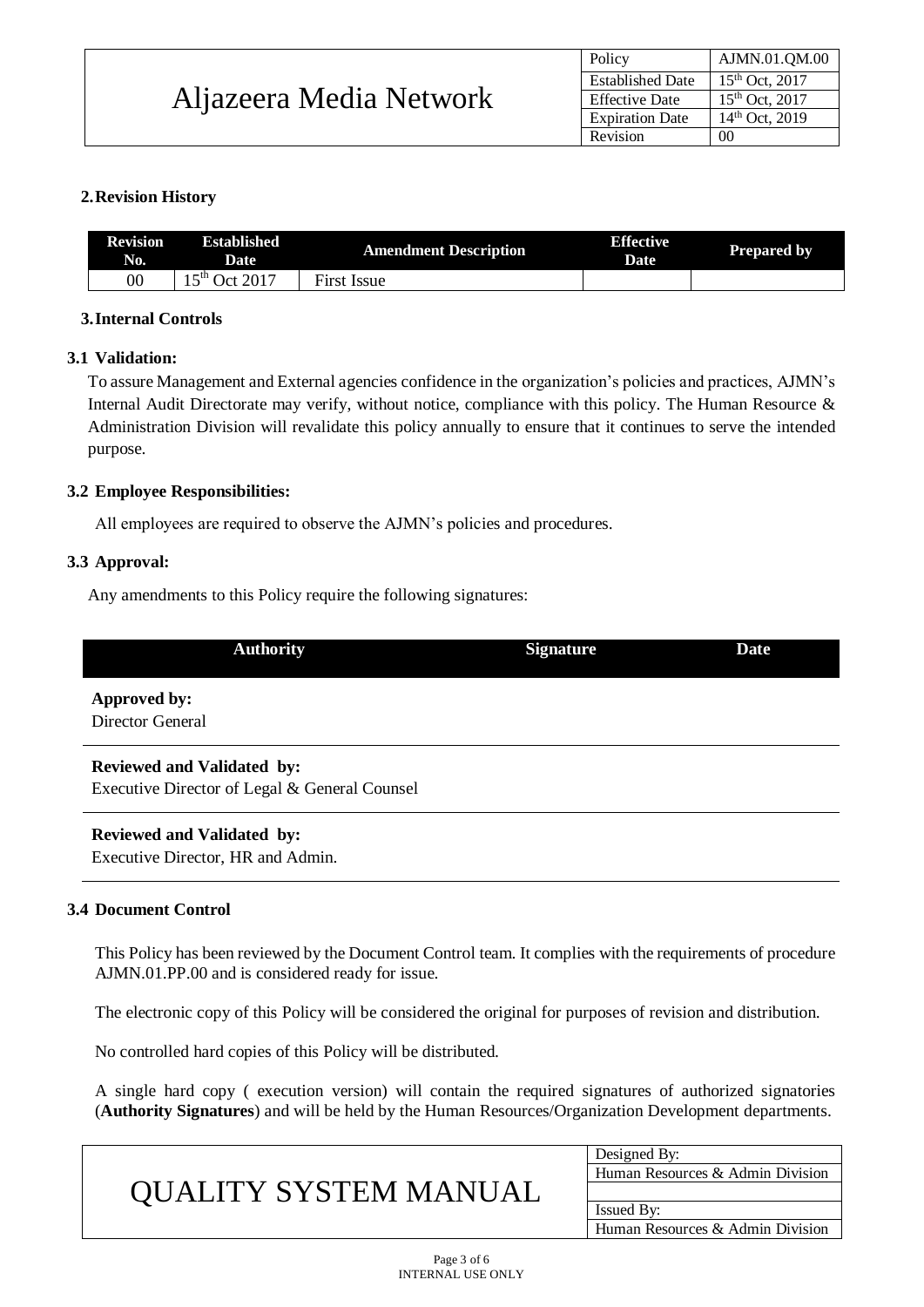|                         | Policy                  | AJMN.01.QM.00       |
|-------------------------|-------------------------|---------------------|
|                         | <b>Established Date</b> | $15^{th}$ Oct, 2017 |
| Aljazeera Media Network | <b>Effective Date</b>   | $15^{th}$ Oct, 2017 |
|                         | <b>Expiration Date</b>  | $14th$ Oct, 2019    |
|                         | Revision                | 00                  |

Responsibility for obtaining and storing all required documentation shall be by:

- 1- the initiator from the HR, GS or Procurement Directorate, during the change;
- 2- the ED-HR and Admin, on implementation of the change.

| <b>Document Control</b>                  | <b>Signature</b> | Date |
|------------------------------------------|------------------|------|
| Signed by:                               |                  |      |
| <b>Manager, Organisation Development</b> |                  |      |

#### <span id="page-3-0"></span>**4.Purpose**

The Quality Policy confirms that the directorate of Human Resources, General Services, and Procurement & Contracts are committed to quality and describes their quality assurance and continuous improvement.

HR&A division strives to exceed our employees' expectations. Our goal is to continuously improve the quality of our services and processes to ensure compliance and effectiveness of our quality management system

#### <span id="page-3-1"></span>**5.Scope**

All business units i.e. channels/divisions and employees of AJMN (based only in Qatar) are covered by this Policy.

#### <span id="page-3-2"></span>**6.Definitions**

| <b>ISO</b>                | Refers to the International Standards Organization                                                    |
|---------------------------|-------------------------------------------------------------------------------------------------------|
| QMS                       | Quality Management System is designed o direct and control an organization<br>with regards to quality |
| <b>Interested Parties</b> | Person or group having an interest in the performance or success of an<br>organization                |
| Effectiveness             | extent to which planned activities are realized and planned results achieved                          |
| Efficiency                | relationship between the result achieved and the resources used                                       |
| <b>AJMN</b>               | Al Jazeera Media Network                                                                              |

### QUALITY SYSTEM MANUAL

| Designed By:                     |
|----------------------------------|
| Human Resources & Admin Division |
|                                  |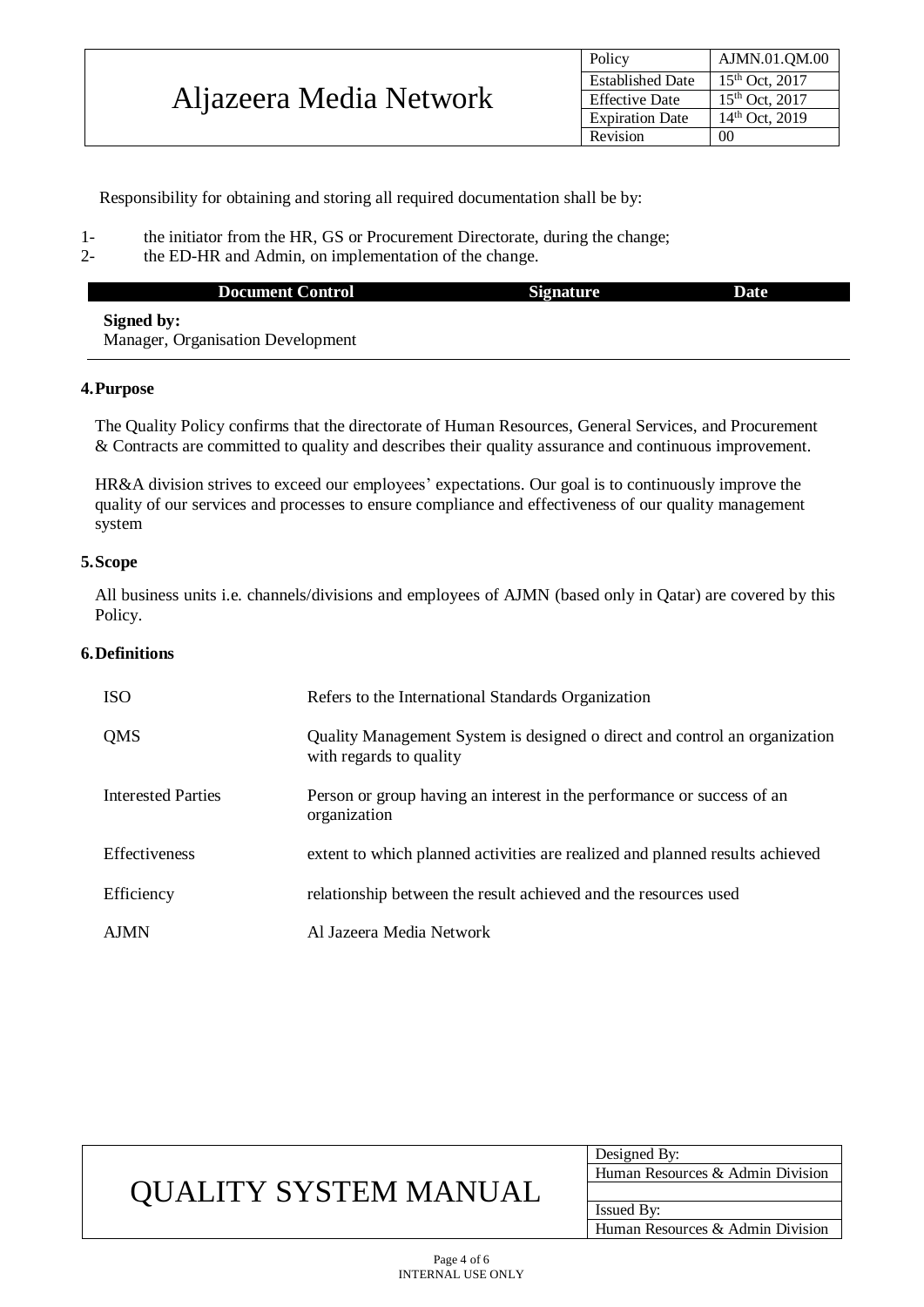| Aljazeera Media Network | Policy                  | AJMN.01.QM.00       |
|-------------------------|-------------------------|---------------------|
|                         | <b>Established Date</b> | $15^{th}$ Oct, 2017 |
|                         | <b>Effective Date</b>   | $15^{th}$ Oct, 2017 |
|                         | <b>Expiration Date</b>  | $14th$ Oct, 2019    |
|                         | Revision                | 00                  |

### <span id="page-4-0"></span>**7.Policy and Procedures**

### <span id="page-4-1"></span>**7.1 Policy**

HR and Administration Division of Al Jazeera Media Network, comprising of Human Resources, Procurement, and General Services directorates, is committed to:

- Proactively identifying needs and expectations of its customers and enhance customer satisfaction by consistently providing a quality of service that meets or exceeds customer expectations;
- Striving for excellence in their services and deliver enduring value to its internal and external interested parties, by adopting best industry practices and continually enhancing service level;
- Meeting its strategic goals through efficient and effective operations;
- Delivering enduring value to our internal and external parties, through continual improvement of our services
- Continually improving its processes and Quality Management System based on ISO 9001:2015;

The above will be achieved through:

- Continually improving processes, resources and competencies of people
- Effective monitoring and measurement of the QMS
- Reviewing the QMS on a regular basis to ensure the service is working efficiently and coherently

The management of HR  $&$  Administration Division shall ensure that this policy is effectively communicated, understood and implemented throughout the Division, so that the policy is understood at all levels, and they fulfill the commitments made to it.

The policy will be communicated to its internal (AJMN) and key external interested parties, and will be available to other interested parties.

### <span id="page-4-2"></span>**7.2 Procedures**

NA

### <span id="page-4-3"></span>**7.3 Authority Matrix**

This section provides the delegation of authority limits for the Grievance procedures mentioned in chart 7.2.

NA

| <b>OUALITY SYSTEM MANUAL</b> | Designed By:                     |  |
|------------------------------|----------------------------------|--|
|                              | Human Resources & Admin Division |  |
|                              |                                  |  |
|                              | <b>Issued By:</b>                |  |
|                              | Human Resources & Admin Division |  |
|                              |                                  |  |